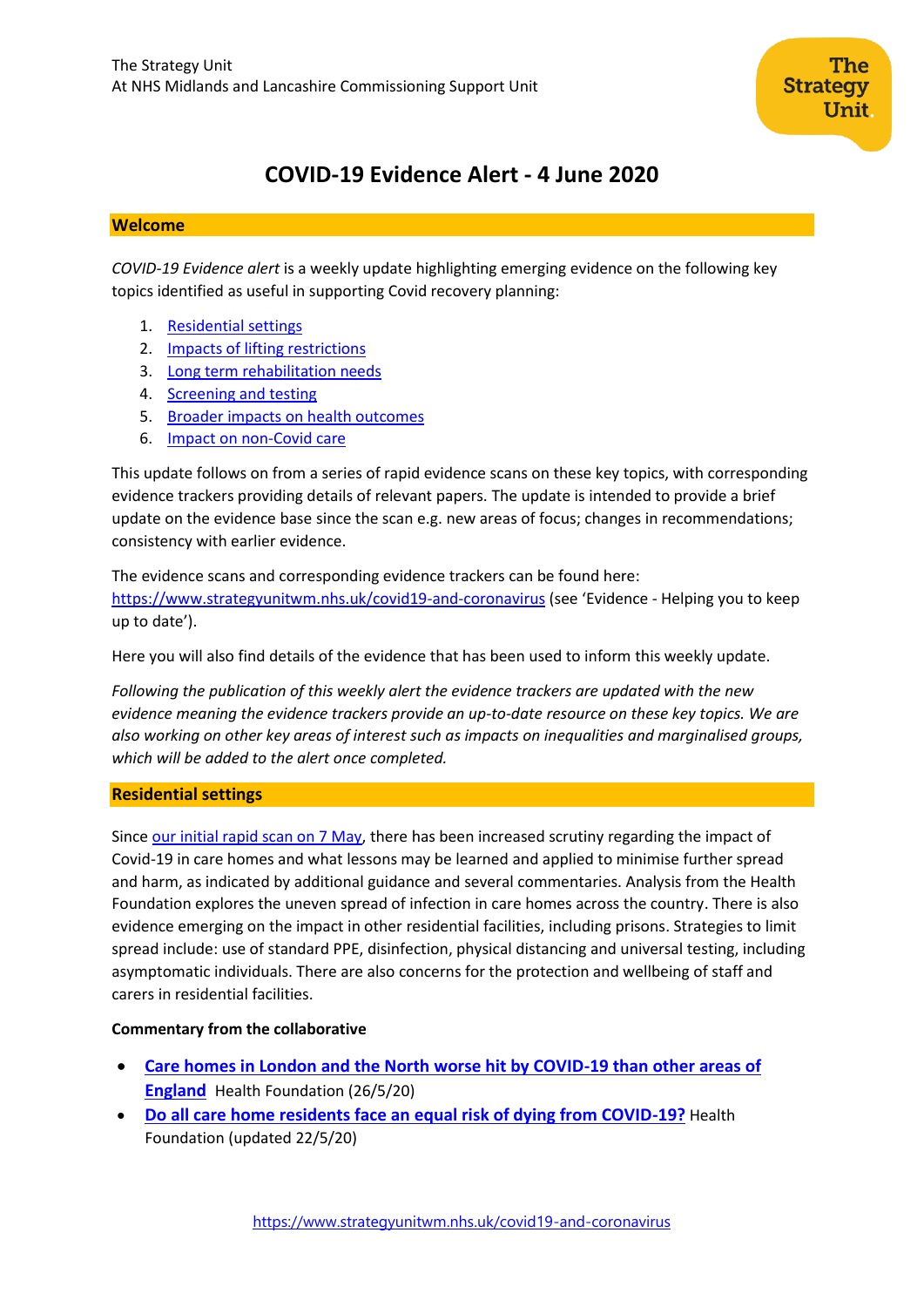- **[What has been the impact of COVID-19 on care homes and the social care workforce?](https://www.health.org.uk/news-and-comment/charts-and-infographics/what-has-been-the-impact-of-covid-19-on-care-homes-and-social-care-workforce)** (15/5/20) Health Foundation
- **[Care homes have seen the biggest increase in deaths since the start of the outbreak](https://www.health.org.uk/news-and-comment/charts-and-infographics/deaths-from-any-cause-in-care-homes-have-increased)** Health Foundation (updated 13/5/20)

## **Guidance**

- **[Strengthening the Health Systems Response to COVID-19 -](http://www.euro.who.int/en/health-topics/health-emergencies/coronavirus-covid-19/technical-guidance/strengthening-the-health-system-response-to-covid-19/technical-guidance-and-check-lists/strengthening-the-health-systems-response-to-covid-19-technical-guidance-6,-21-may-2020) Technical guidance #6. [Preventing and managing the COVID-19 pandemic across long-term care services in](http://www.euro.who.int/en/health-topics/health-emergencies/coronavirus-covid-19/technical-guidance/strengthening-the-health-system-response-to-covid-19/technical-guidance-and-check-lists/strengthening-the-health-systems-response-to-covid-19-technical-guidance-6,-21-may-2020)  [the WHO European Region](http://www.euro.who.int/en/health-topics/health-emergencies/coronavirus-covid-19/technical-guidance/strengthening-the-health-system-response-to-covid-19/technical-guidance-and-check-lists/strengthening-the-health-systems-response-to-covid-19-technical-guidance-6,-21-may-2020)** WHO (21/5/20)
- **[Coronavirus \(COVID-19\): guidance on isolation for residential educational settings](https://www.gov.uk/government/publications/coronavirus-covid-19-guidance-on-isolation-for-residential-educational-settings)** Department for Education and Public Health England (updated 27/5/20)
- **[COVID-19: prisons and other prescribed places of detention guidance](https://www.gov.uk/government/publications/covid-19-prisons-and-other-prescribed-places-of-detention-guidance)** Public Health England and Ministry of Justice (updated 20/5/20)
- **[Coronavirus \(COVID-19\): support for care homes](https://www.gov.uk/government/publications/coronavirus-covid-19-support-for-care-homes)** Department of Health and Social Care (updated 22/5/20)
- **[COVID-19: Managing the COVID-19 pandemic in care homes for older people](https://www.bgs.org.uk/resources/covid-19-managing-the-covid-19-pandemic-in-care-homes)** (updated 2/6/20) British Geriatrics Society

# **Rapid Reviews**

• **[Rapid Review: What are the optimal strategies for controlling outbreaks of COVID-19?](https://www.nccmt.ca/knowledge-repositories/covid-19-evidence-reviews/61) Alberta Health Services, COVID-19 Scientific Advisory Group (8/5/20).** This rapid review explores evidence on disinfection, symptom screening, PPE, social distancing and testing of asymptomatic individuals.

## **Emerging evidence**

- **[England: Estimates of mortality of care home residents linked to the COVID-19](https://ltccovid.org/wp-content/uploads/2020/05/England-mortality-among-care-home-residents-report-17-May.pdf)  [pandemic](https://ltccovid.org/wp-content/uploads/2020/05/England-mortality-among-care-home-residents-report-17-May.pdf)**. **Comas -Herrera and Fernandez (17/5/20) LTCCovid**. Data on deaths in care homes directly attributed to COVID-19 underestimate the impact of the pandemic on care home residents, as they do not take account of indirect mortality effects of the pandemic and/or because of problems with the identification of the disease as the cause of death. This short report has been updated since the first version of the 12th of May, as the ONS published more detailed data on care home residents on the 15th May.
- **[Scottish Care Homes and COVID-19.](https://dspace.stir.ac.uk/retrieve/018ff716-5702-4648-8cb8-ca1dadaa9fb4/Scotland_CH_2020.pdf) Bell et al, Universities of Stirling, Edinburgh Napier and Edinburgh (May 2020)**. This report details the impact of the COVID pandemic on care homes in Scotland, including deaths from COVID and excess deaths. Undecided whether to include
- **SARS-CoV-2 infection, clinical features [and outcome of COVID-19 in United Kingdom](https://www.medrxiv.org/content/10.1101/2020.05.19.20105460v1)  [nursing homes](https://www.medrxiv.org/content/10.1101/2020.05.19.20105460v1). Graham et al (26/5/20). MedRxiv preprint.** An outbreak investigation in 4 nursing homes affected by COVID-19 outbreaks in central London, including 394 residents and 70 staff.
- **[Mortality associated with COVID-19 outbreaks in care homes: early international](https://ltccovid.org/wp-content/uploads/2020/05/Mortality-associated-with-COVID-21-May-7.pdf)  [evidence](https://ltccovid.org/wp-content/uploads/2020/05/Mortality-associated-with-COVID-21-May-7.pdf). Comas-Herrera et al (21/5/20) LTCCovid**. For a few countries the authors were able to estimate the share of all care home residents whose deaths can be linked to COVID-19. These range from 0 in Hong Kong, 0.3% in Austria, 0.4% in Germany and 0.9% in Canada, to 2% in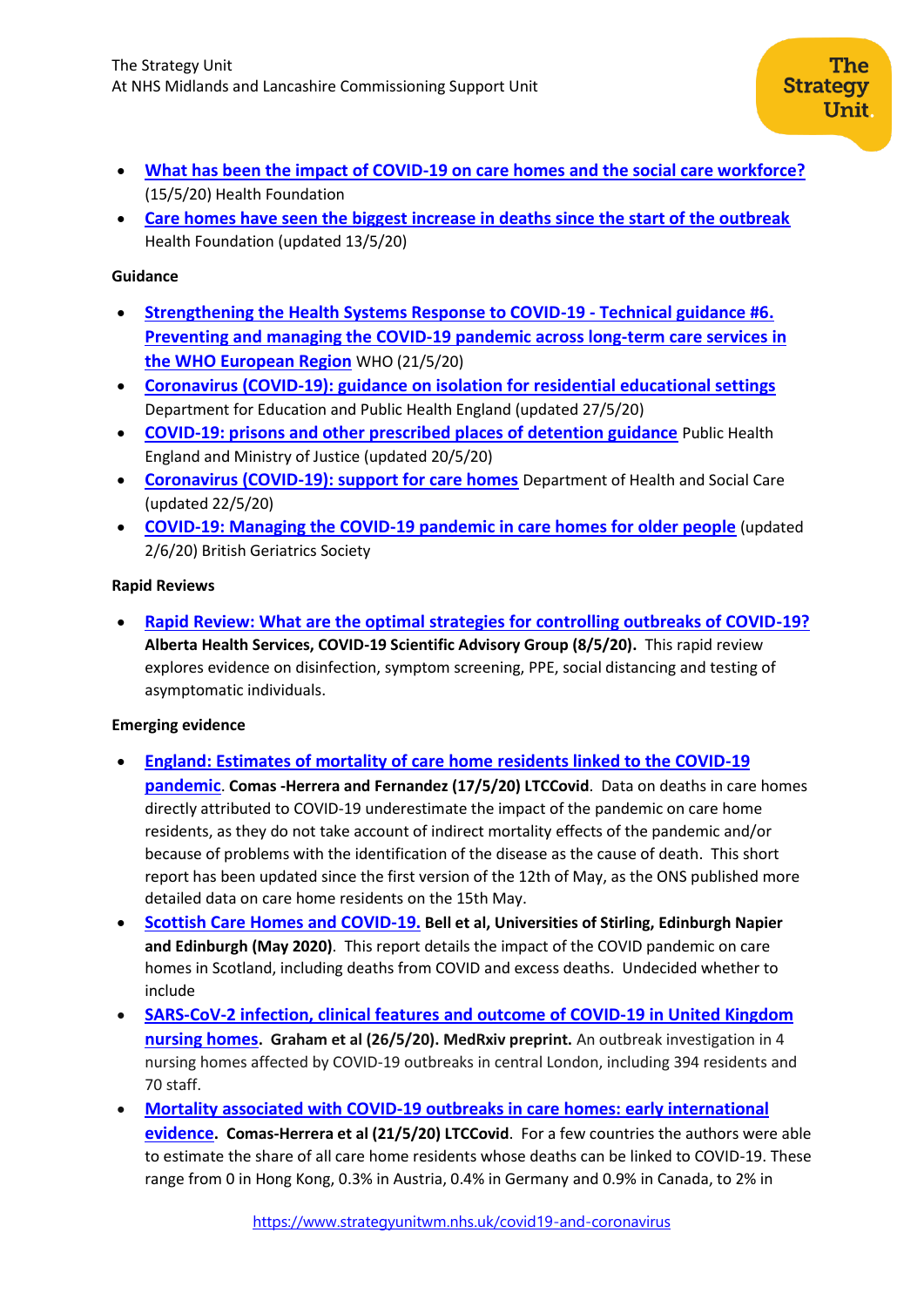Sweden, 2.4% in France and 3.7% in Belgium. In the UK, if only deaths in care homes registered as linked to COVID-19, the figure would be 2.8, whereas if excess deaths of care home residents is used, it would be 6.7%.

- **[International examples of measures to prevent and manage COVID-19 outbreaks in](https://ltccovid.org/wp-content/uploads/2020/05/International-measures-to-prevent-and-manage-COVID19-infections-in-care-homes-11-May-2.pdf)  [residential care and nursing home settings.](https://ltccovid.org/wp-content/uploads/2020/05/International-measures-to-prevent-and-manage-COVID19-infections-in-care-homes-11-May-2.pdf) Comas-Herrera et al (11/5/20) LTCCovid**. Countries with low-levels of infection in the population typically also have low shares of infections in care homes. The response to COVID-19 in care homes needs to be coordinated across all relevant government departments and levels, and with the acute health sector response.
- **[Rapid increase of Care Homes reporting outbreaks a sign of eventual substantial](https://www.medrxiv.org/content/10.1101/2020.05.07.20089243v1)  [disease burden](https://www.medrxiv.org/content/10.1101/2020.05.07.20089243v1). Hall et al, medRxiv preprint (11/5/20)** Recent data on the number of new outbreak reports in care homes to Public Health England shows an initial increase then plateau perhaps associated with an SIS model dynamic. Without change in policy moving forward a high prevalence in such setting is predicted of around 75%.
- **[CQC Insight Report](https://www.cqc.org.uk/news/stories/sharing-insight-asking-questions-encouraging-collaboration-cqc-publishes-first-insight-document-on-covid-19-pressures) Care Quality Commission (19/5/20)** This first insight document focuses on adult social care: reviewing data on outbreaks, deaths and availability of PPE, and in particular highlighting the impact of COVID-19 on staff wellbeing and the financial viability of adult social care services.

# **Commentaries**

- **[COVID-19 and prisons: Providing mental health care for people in prison, minimising](https://journals.sagepub.com/doi/10.1177/0025802420929799)  [moral injury and psychological distress in mental health staff.](https://journals.sagepub.com/doi/10.1177/0025802420929799)** Kothari et al (28/5/20) Medicine, Science and the Law,<https://doi.org/10.1177/0025802420929799>
- **[What went wrong \(and right\) in hospital discharge for older adults during the](https://www.hsj.co.uk/frail-older-people/what-went-wrong-and-right-in-hospital-discharge-for-older-adults-during-the-pandemic/7027710.article)  [pandemic](https://www.hsj.co.uk/frail-older-people/what-went-wrong-and-right-in-hospital-discharge-for-older-adults-during-the-pandemic/7027710.article)** Oliver, D, HSJ (26/5/20)
- **Spotlight on... Recent [discharges into care homes](https://nhsproviders.org/media/689548/spotlight-on-recent-discharges-into-care-homes-nhs-providers.pdf)** NHS Providers (19/5/20)
- **[Covid-19: The support UK care homes need to survive](https://www.bmj.com/content/369/bmj.m1858)**. Carter, R. BMJ (14/5/20) 369 doi: https://doi.org/10.1136/bmj.m1858
- **[Care home deaths: the untold and largely unrecorded tragedy of COVID-19.](https://academic.oup.com/ageing/advance-article/doi/10.1093/ageing/afaa113/5836695)** Gordon et al, Age and Ageing (13/5/20)
- **[Prisons are "in no way equipped" to deal with COVID](https://www.thelancet.com/journals/lancet/article/PIIS0140-6736%2820%2930984-3/fulltext)-19** Tahla Burka, The Lancet (2/5/20)

# **Useful resources**

**[Care Home Resource Hub.](https://www.sps.nhs.uk/home/services/care-home-resource-hub/)** Specialist Pharmacy Service.

# <span id="page-2-0"></span>**Impacts of lifting restrictions**

Since [our initial rapid scan on](https://www.strategyunitwm.nhs.uk/sites/default/files/2020-05/20200514%20Evidence%20rapid%20scan%203%20-%20Lifting%20Restrictions.pdf)  $14<sup>th</sup>$  May, there has been more emerging evidence around medical/surgical facemasks and other coverings (e.g. cloth /homemade masks) and whether these are an effective means of reducing viral transmission. Most recently, a Lancet article supports the use of face-coverings in public. Further studies on lockdown restrictions have emerged with consideration for mitigating adverse economic impacts of lockdown in the long-term. Modelling studies and commentary on the impact of lifting restrictions are largely consistent with earlier evidence, indicating that a second epidemic wave is likely if restrictions are lifted prematurely or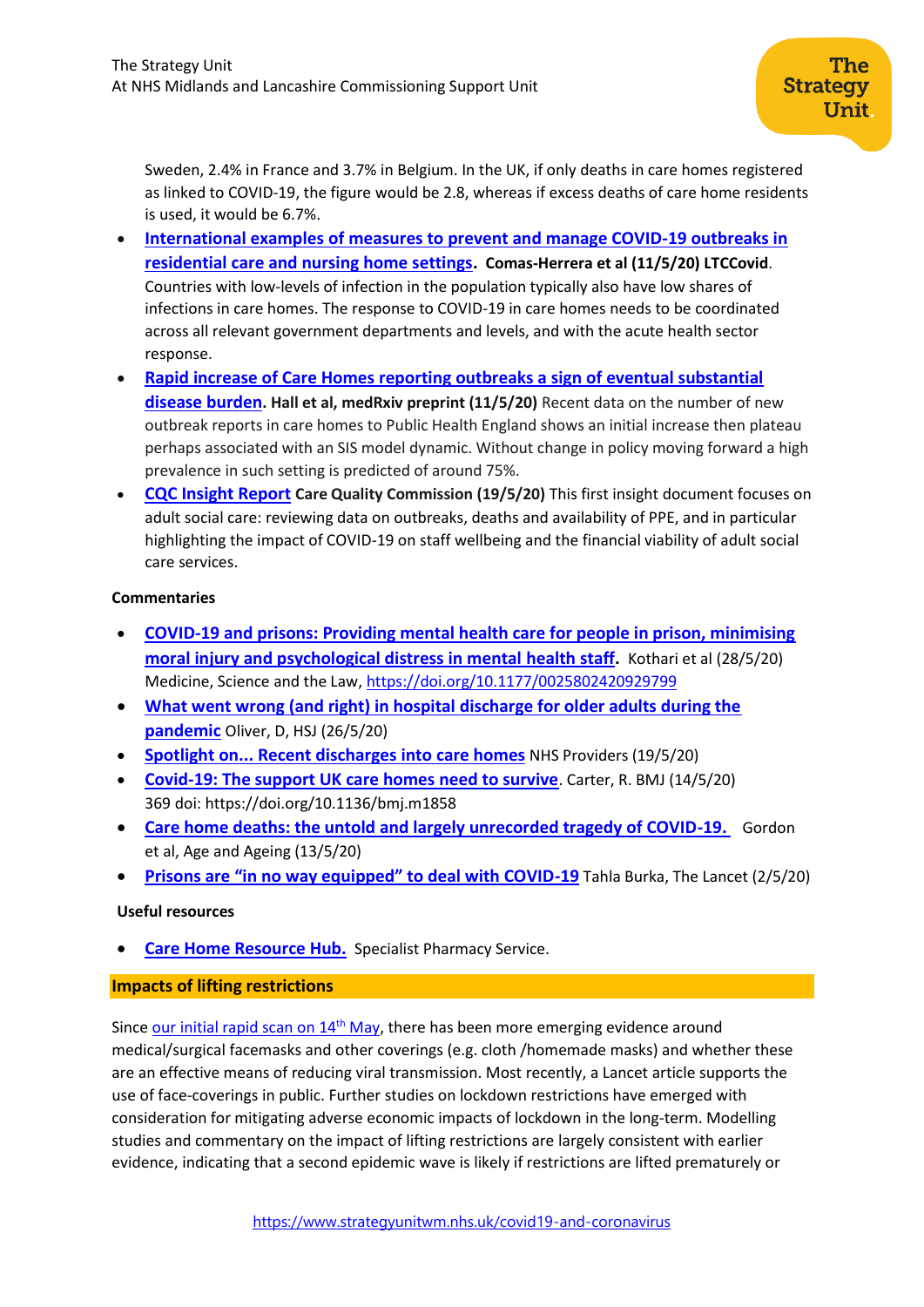without adequate mitigation- the risk of long-term economic and public health repercussions of additional lockdowns are also highlighted. Further studies have been identified comparing the response of different countries and healthcare systems to the COVID-19 outbreak.

# **Rapid reviews**

- **Physical distancing, face masks, and eye [protection to prevent person-to-person](https://www.thelancet.com/journals/lancet/article/PIIS0140-6736(20)31142-9/fulltext?utm_campaign=tlcoronavirus20&utm_content=130650663&utm_medium=social&utm_source=twitter&hss_channel=tw-27013292)  [transmission of SARS-CoV-2 and COVID-19: a systematic review and meta-analysis](https://www.thelancet.com/journals/lancet/article/PIIS0140-6736(20)31142-9/fulltext?utm_campaign=tlcoronavirus20&utm_content=130650663&utm_medium=social&utm_source=twitter&hss_channel=tw-27013292) Chu et al, The Lancet (1/6/20)**. Severe acute respiratory syndrome coronavirus 2 (SARS-CoV-2) causes COVID-19 and is spread person-to-person through close contact. This review aimed to investigate the effects of physical distance, face masks, and eye protection on virus transmission in health-care and non-health-care (eg, community) settings.
- **Face masks and coverings for the public**. There has been some debate on the interpretation of evidence for face coverings to reduce transmission. Earlier work highlighted the challenges in interpreting the evidence: for example, [a rapid review](https://www.nccmt.ca/knowledge-repositories/covid-19-evidence-reviews/62) from Alberta Health Services and a [rapid review](https://www.qeios.com/read/1SC5L4) using Bayesian analysis found mixed evidence. Analysis advocating the use of face coverings was published in the [BMJ](https://www.bmj.com/content/369/bmj.m1435) in April. A [critique](https://osf.io/preprints/socarxiv/uyzxe/) was subsequently shared online and later a [response to the critique](https://onlinelibrary.wiley.com/doi/10.1111/jep.13415) was published. Most recently, the Lancet article (above bullet point) supports the use of face coverings in public.
- **[Summary: How have population-level non-pharmaceutical interventions \[NPIs\] to](https://www.ed.ac.uk/files/atoms/files/uncover_006-01_summary_r0_and_lockdown_0.pdf)  [reduce SARS CoV-2 transmission been related in time to the reproduction number](https://www.ed.ac.uk/files/atoms/files/uncover_006-01_summary_r0_and_lockdown_0.pdf) (R) [and have countries used measures of R in making decisions about the application of](https://www.ed.ac.uk/files/atoms/files/uncover_006-01_summary_r0_and_lockdown_0.pdf)  [these interventions?.](https://www.ed.ac.uk/files/atoms/files/uncover_006-01_summary_r0_and_lockdown_0.pdf) Li Y et al (1/5/20) University of Edinburgh.** Including a link to the full review, this summary explores evidence on criteria which informed the lifting of restrictions.
- **Indoor and outdoor transmission**. The UNCOVER team at the University of Edinburgh have conducted rapid reviews on outdoor and indoor transmission of COVID-19. [Summaries and](https://www.ed.ac.uk/usher/uncover/completed-uncover-reviews)  [links to full reviews](https://www.ed.ac.uk/usher/uncover/completed-uncover-reviews) available.
- **[Using social and behavioural science to support COVID-19 pandemic response.](https://www.nature.com/articles/s41562-020-0884-z) Van Bavel et al (30/4/20). Nature Human Behaviour, vol 4,460–471**. A brief review of evidence from a selection of research topics relevant to pandemics, including work on navigating threats, social and cultural influences on behaviour, science communication, moral decision-making, leadership, and stress and coping.

## **Emerging evidence**

- **Dynamic interventions to [control COVID-19 pandemic: a](https://link.springer.com/content/pdf/10.1007/s10654-020-00649-w.pdf) multivariate prediction [modelling study comparing 16 worldwide countries](https://link.springer.com/content/pdf/10.1007/s10654-020-00649-w.pdf). Chowdhury et al, European Journal of Epidemiology (2020) 35:389–399**. This study employed a multivariate prediction model to simulate outbreak trajectories in 16 countries, modelling the impacts on intensive care unit (ICU) admissions and deaths over an 18-month period for three scenarios: (1) no intervention, (2) consecutive cycles of mitigation measures followed by a relaxation period, and (3) consecutive cycles of suppression measures followed by a relaxation period.
- **[Modelling SARS-COV2 Spread in London: Approaches to Lift the Lockdown](https://www.journalofinfection.com/article/S0163-4453(20)30315-7/pdf). Goscé et al, Journal of Infection (preprint), https://doi.org/10.1016/j.jinf.2020.05.037**. In order to achieve elimination and lift lockdown within 5 months, the best strategy seems to be a combination of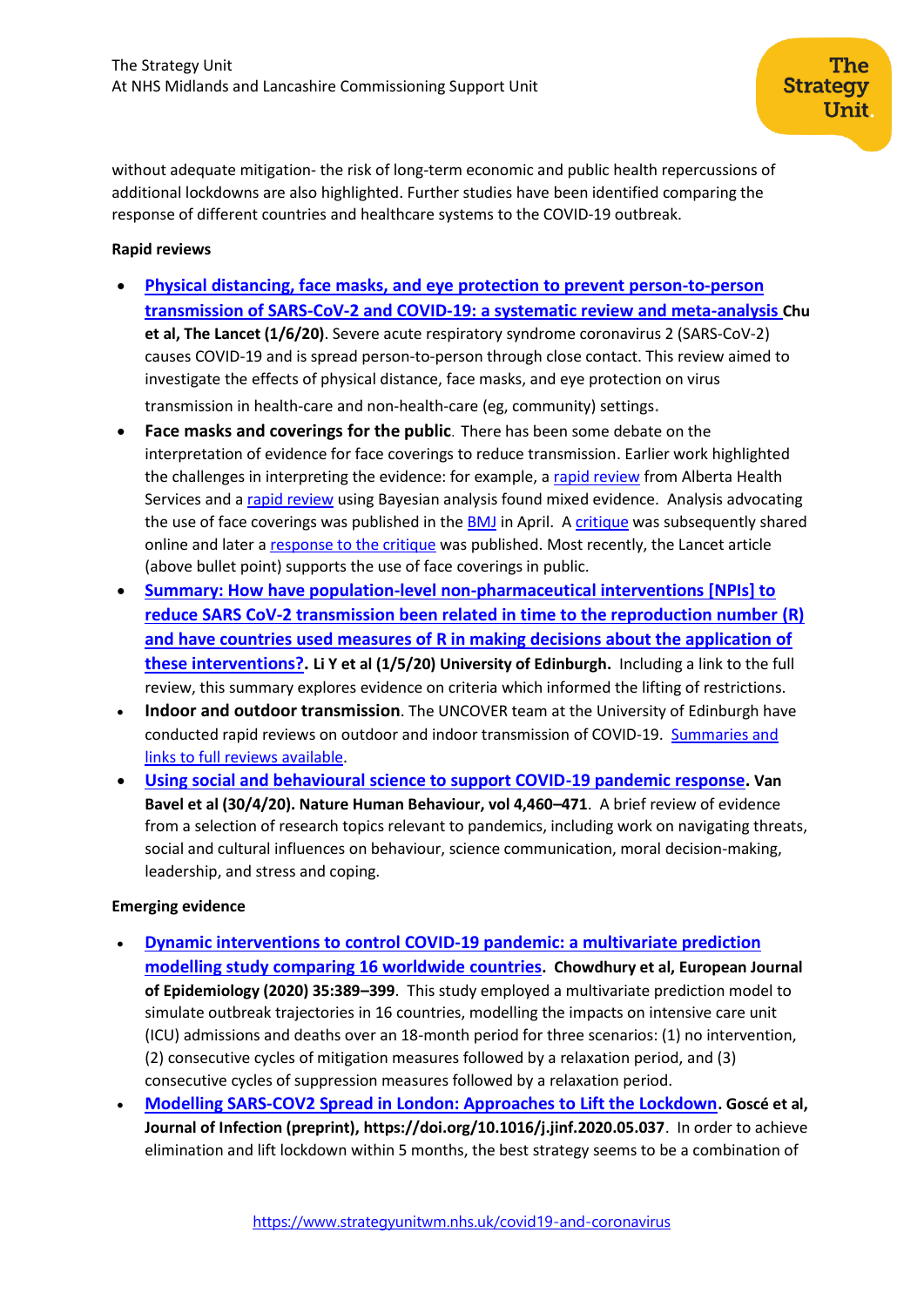weekly universal testing, contact tracing and use of facemasks, with concurrent lockdown. This approach could potentially reduce deaths by 48% compared with continued lockdown alone.

- **Report 25 - [Response to COVID-19 in South Korea and implications for lifting stringent](https://www.imperial.ac.uk/mrc-global-infectious-disease-analysis/covid-19/report-25-south-korea/)  [interventions](https://www.imperial.ac.uk/mrc-global-infectious-disease-analysis/covid-19/report-25-south-korea/)**. **Dighe et al., (29/5/20).** A quantitative review of South Korea's response to the COVID-19 epidemic to draw insights into the different components of the response and possible implications for other countries' strategies for lifting stringent social distancing interventions.
- **[Containment Strategies for COVID-19 Pandemic](https://papers.ssrn.com/sol3/papers.cfm?abstract_id=3604519)**. **Travica. SSRN eLibrary (preprint) (22/5/20)**. An exploratory study reporting on how different countries have responded to the COVID-19 pandemic, including a model of pandemic containment strategies (Restrictive, Permissive, and Hybrid).
- **[COVID-19 and the Social Distancing Paradox: dangers and solutions](https://arxiv.org/pdf/2005.12446.pdf)**. **Marchiori, M (26/5/20) ArXiv preprint**. This study from Italy found that without masks, people adopt a counter-intuitively dangerous strategy, a paradox that could explain the relative lack of effectiveness of social distancing. Using masks radically changes the situation, breaking the paradoxical behaviour and leading to a safe social distance behaviour.
- **[Lockdown Strategies, Mobility Patterns and COVID-19](http://ftp.iza.org/dp13293.pdf). Askitas et al (May 2020), Bonn: Institute of Labor Economics**. A multiple-events model to explore variation in the timing, type and level of intensity of various non-pharmaceutical interventions and impacts on incidence and on population mobility patterns across 135 countries. Findings establish that cancelling public events and enforcing restrictions on gatherings have the largest effect on curbing the pandemic in terms of statistical significance and levels of effect, followed by workplace and school closures as well as stay-at-home requirements.
- **[Applying principles of behaviour change to reduce SARS-CoV-2 transmission](https://www.nature.com/articles/s41562-020-0887-9)**. **West et al (6/5/20) Nature Human Behaviour, vol 4, 451–459**. In addition to isolation and social distancing measures, enactment of key personal protective behaviours is vital in order to reduce the transmission of SARS-CoV-2 and other respiratory viruses. Interventions to target individual behaviours such as these could potentially lead to substantial population-level effects, and behavioural science models and methods can be used to develop and evaluate such interventions.
- **[Identifying and Interrupting Superspreading Events-Implications for Control of Severe](https://wwwnc.cdc.gov/eid/article/26/6/20-0495_article)  [Acute Respiratory Syndrome Coronavirus 2](https://wwwnc.cdc.gov/eid/article/26/6/20-0495_article). Frieden and Lee, Emerging Infectious**

**Diseases, 26 (6), 1059-1066**. Targeted and rapidly implemented public health interventions to prevent and mitigate superspreading events are critical for early interruption of transmission during the containment phase and to reduce the effect on the disruption of healthcare services and society during the mitigation phase.

- **[Inferring change points in the spread of COVID-19 reveals the effectiveness of](https://science.sciencemag.org/content/early/2020/05/14/science.abb9789)  [interventions](https://science.sciencemag.org/content/early/2020/05/14/science.abb9789). Dehning et al, Science, (15/2/20) doi: 10.1126/science.abb9789.** Focusing on COVID-19 spread in Germany, this study explores change points in the effective growth rate that correlate with publicly announced interventions, thus quantifying the effect of interventions, and enabling forecasts of future scenarios and case numbers.
- **[Predicted Effects of Stopping COVID-19 Lockdown on Italian Hospital Demand](https://www.cambridge.org/core/journals/disaster-medicine-and-public-health-preparedness/article/predicted-effects-of-stopping-covid19-lockdown-on-italian-hospital-demand/760FB1159CF65A60C36C401DF2955F02) Bollon et al (18/5/20) Disaster Medicine and Public Health Preparedness, May 2020, 1-15**. To forecast the demand for hospital ICU and non-ICU beds for COVID-19 patients from May-September, a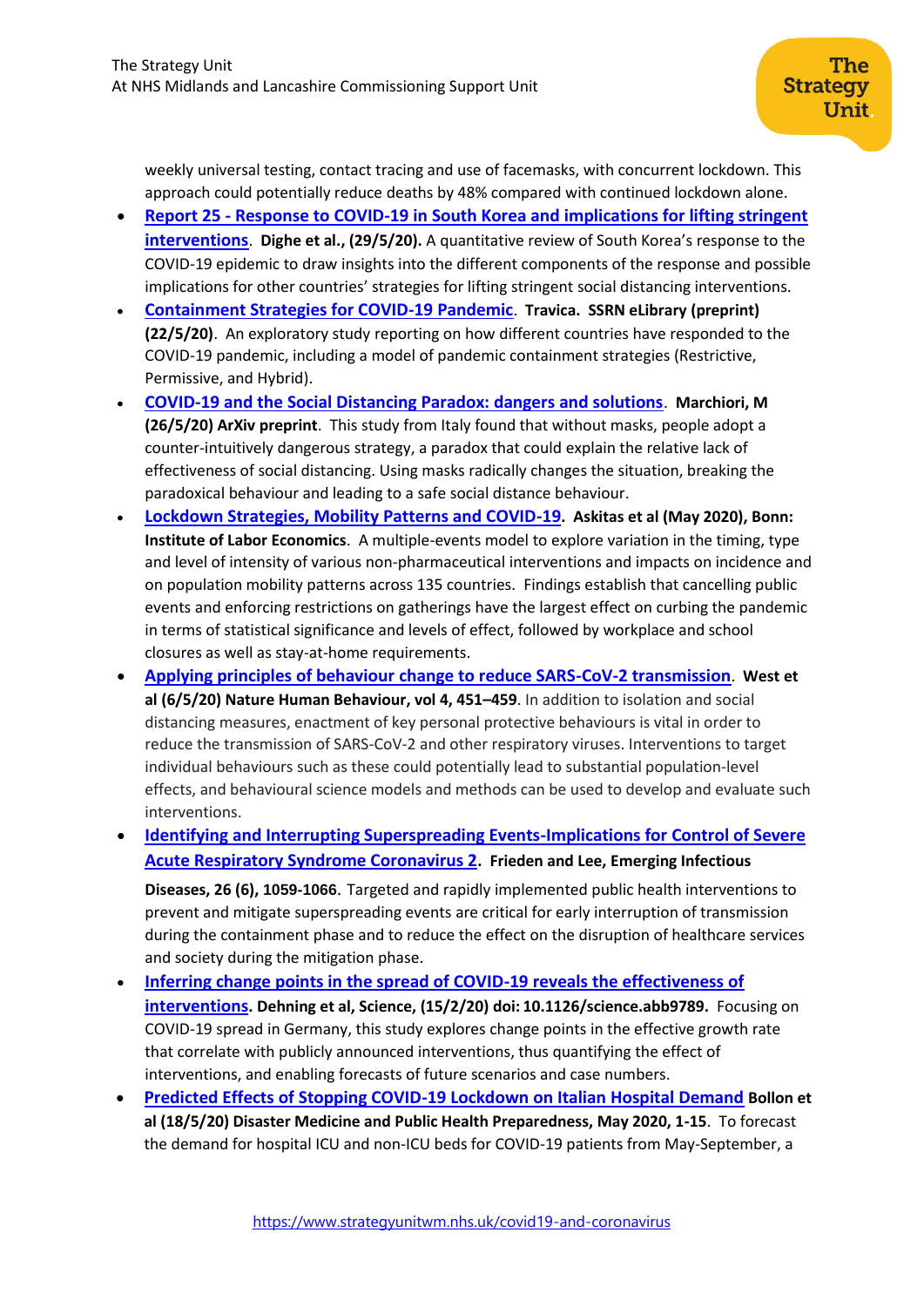model was developed to evaluate two scenarios: A) an intermittent lockdown; B) a gradual relaxation of the lockdown.

- **[Hasty Reduction of COVID-19 Lockdown Measures Leads to the Second Wave of](https://www.medrxiv.org/content/10.1101/2020.05.23.20111526v1)  [Infection](https://www.medrxiv.org/content/10.1101/2020.05.23.20111526v1). Hazem et al. MedRXiv preprint (26/5/20)**. This study, quantitatively, investigated the impact of lockdown relaxations in the United States, Germany, the United Kingdom, Italy, Spain, and Canada.
- **[The impact of lockdown measures on COVID-19: a worldwide comparison](https://www.medrxiv.org/content/10.1101/2020.05.22.20106476v1). Papadopoulos et al. MedRXiv preprint (26/5/20)**. At this stage in the pandemic, early institution of public information, international travel restrictions, and workplace closure are associated with reduced COVID-19 mortality and maintaining these policies may help control the pandemic.
- **[Emerging from the other end: Key measures for a successful COVID-19 lockdown exit](https://www.sciencedirect.com/science/article/pii/S1551741120305313?via%3Dihub)  [strategy and the potential contribution of pharmacists](https://www.sciencedirect.com/science/article/pii/S1551741120305313?via%3Dihub). Dawoud, D. Research in Social and Administrative Pharmacy, (13/5/20[\) https://doi.org/10.1016/j.sapharm.2020.05.011](https://doi.org/10.1016/j.sapharm.2020.05.011)**. Ranging from expanded testing and widespread use of technology to building the public's trust in the post COVID-19 world, there is a role for pharmacists to play. In this commentary, these measures and the potential contribution of pharmacists to their successful implementation are outlined and discussed.
- **[Estimating the impact of COVID-19 control measures using a Bayesian model of](https://www.medrxiv.org/content/10.1101/2020.04.17.20070086v1.full.pdf)  [physical distancing.](https://www.medrxiv.org/content/10.1101/2020.04.17.20070086v1.full.pdf) Anderson SC et al., MedRXiv preprint (22/04/20).** This non-peer reviewed study used Bayesian modelling to estimate the impact of social distancing measures on reported cases of COVID-19, hospitalisation and intensive care unit numbers. Model projections indicated intermittent social distancing measures could control COVID-19 transmission, if followed strongly and robustly enough; however, if relaxed too early the model indicates a resurgence in transmission rates is likely.

# **Commentaries**

- **[Balancing lives and livelihoods: relaxation of lockdown needs to be finely balanced](https://blogs.bmj.com/bmj/2020/06/01/balancing-lives-and-livelihoods-in-post-covid-19-lockdown/)**. Panovska-Griffiths et al (1/6/20) BMJ
- **[Face coverings](https://www.cebm.net/covid-19/face-coverings-for-the-lay-public-an-alternative-view/) for the lay public: an alternative view.** Greenhalgh T. (27/05/20). Centre for Evidence Based Medicine. This commentary by T. Greenhalgh outlines ongoing debate and contention on the use of face-coverings as a public health measure to reduce viral transmission. This outlines the author's interpretation of available evidence, also linking to a peer-reviewed article which explains the basis for the author's interpretation in more detail: Face coverings for [the public: Laying straw men to rest](https://onlinelibrary.wiley.com/doi/10.1111/jep.13415) (26/05/20)
- **[Shielding from covid-19 should be stratified by risk](https://www.bmj.com/content/369/bmj.m2063)**. Davey Smith and Spiegelhalter (28/5/20), BMJ, 369, m2063.
- **[Can the UK emulate the South Korean approach to covid-19?](https://www.bmj.com/content/369/bmj.m2084)** Majeed et al (28/5/20) BMJ, 369, m2084.
- **[The lockdowns worked](https://science.sciencemag.org/content/368/6488/218.long)—but what comes next?** Kupferschmidt K (17/4/20) Science Vol. 368, Issue 6488, pp. 218-219.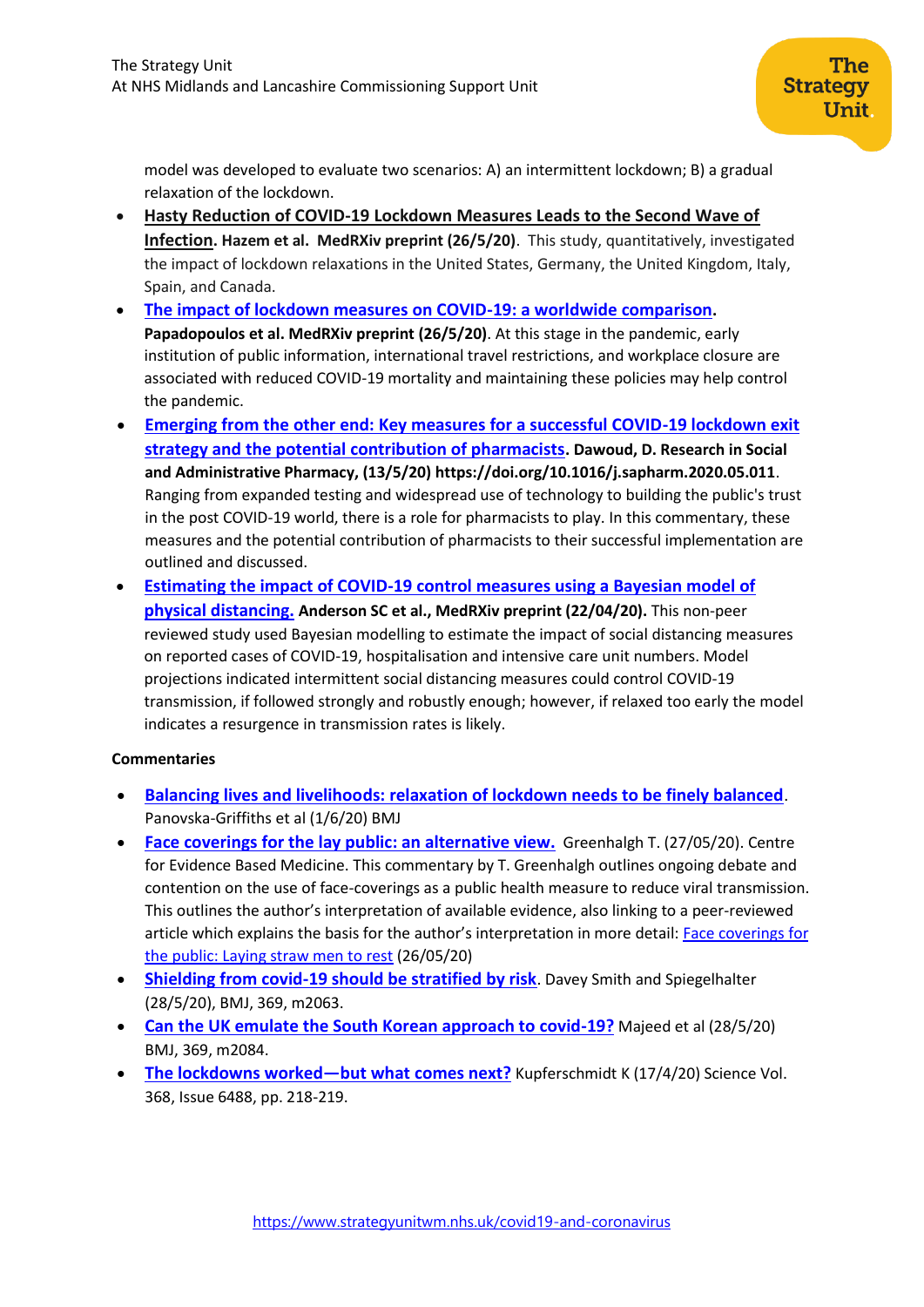#### <span id="page-6-0"></span>**Long term rehabilitation needs**

Since [our initial rapid scan on 13](https://www.strategyunitwm.nhs.uk/sites/default/files/2020-05/20200513%20Evidence%20rapid%20scan%202%20-%20Rehab.pdf) May, there has been an increase in published evidence regarding the rehabilitation needs of COVID 19 patients (see resource section for more research papers). There has been increased scrutiny regarding Kawasaki-like multisystem inflammatory syndrome in children, the symptoms and complications of COVID-19 in the nervous system and the musculoskeletal consequences of COVID-19. One rapid review analysed the functional impacts of COVID-19 that went beyond infected patients, to influence the wellbeing of healthcare workers and the entire community. There have also been additional studies that reviewed the Rehabilitation needs of older people specifically.

#### **Guidance**

- **[Guidance: Paediatric multisystem inflammatory syndrome temporally associated with](https://www.rcpch.ac.uk/sites/default/files/2020-05/COVID-19-Paediatric-multisystem-%20inflammatory%20syndrome-20200501.pdf)  [COVID-19](https://www.rcpch.ac.uk/sites/default/files/2020-05/COVID-19-Paediatric-multisystem-%20inflammatory%20syndrome-20200501.pdf)** Royal college of Paediatrics and Child Health
- **[Rehabilitation needs of COVID-19 patients](https://www.albertahealthservices.ca/assets/info/ppih/if-ppih-covid-19-sag-rehabilitation-needs-rapid-review.pdf)** Alberta Health Services.

#### **Rapid Reviews**

- **[Long-term clinical outcomes in survivors of severe acute respiratory syndrome and](https://europepmc.org/article/med/32449782)  [Middle East respiratory syndrome coronavirus outbreaks after hospitalisation or ICU](https://europepmc.org/article/med/32449782)  [admission: A systematic review and meta-analysis](https://europepmc.org/article/med/32449782). Ahmed, H et al. Journal of Rehabilitation Medicine,** The objective of this review is determine long-term clinical outcomes in survivors of severe acute respiratory syndrome (SARS) and Middle East respiratory syndrome (MERS) coronavirus infections after hospitalization or intensive care unit admission. Pooled analysis revealed that common complications up to 6 months after discharge were: impaired diffusing capacity for carbon monoxide and reduced exercise capacity. The prevalence of posttraumatic stress disorder, depression and anxiety beyond 6 months after discharge were considerable.
- **[The Functional Impacts of the Covid-19 Pandemic: A Rapid Review](https://assets.researchsquare.com/files/rs-31204/v1/f1dc2c03-d3c4-4e77-89c9-38c37f8e930d.pdf) Hitch, D et al. Research Square**. The review focuses on primary sources describing and evaluating the functional impact of SARS, MERS and Covid-19 coronavirus pandemics. It states the functional impact of the Covid-19 pandemic is likely to spread far beyond infected patients, to influence the wellbeing of healthcare workers and the entire community. The findings of this review indicate that health services must engage with the inter-sectionality of pandemic experiences, collaborate with other sectors as part of society-wide responses and prioritize function as a key outcome.
- **[Neurological manifestations of COVID-19 and other coronavirus infections:](https://reader.elsevier.com/reader/sd/pii/S030384672030264X?token=20B180AF89994FAAFA91DC3BE800EB87B12E7D32783FFFF769351330FC4E432EED4B5A0ACCD03E41345A02BBA45A0506) A [systematic review](https://reader.elsevier.com/reader/sd/pii/S030384672030264X?token=20B180AF89994FAAFA91DC3BE800EB87B12E7D32783FFFF769351330FC4E432EED4B5A0ACCD03E41345A02BBA45A0506) Montalvan, V et al. Clinical Neurology and Neurosurgery.** This paper reviews the neurological aspects of SARS-cov2 and other coronavirus, including transmission pathways, mechanisms of invasion into the nervous system, and mechanisms of neurological disease. The SARS-CoV-2 receptor is expressed in the nervous system. Common reported symptoms included hyposmia, headaches, weakness, altered consciousness. Encephalitis, demyelination, neuropathy, and stroke have been associated with COVID-19. Infection through the cribriform plate and olfactory bulb and dissemination through trans-synaptic transfer are some of the mechanisms proposed.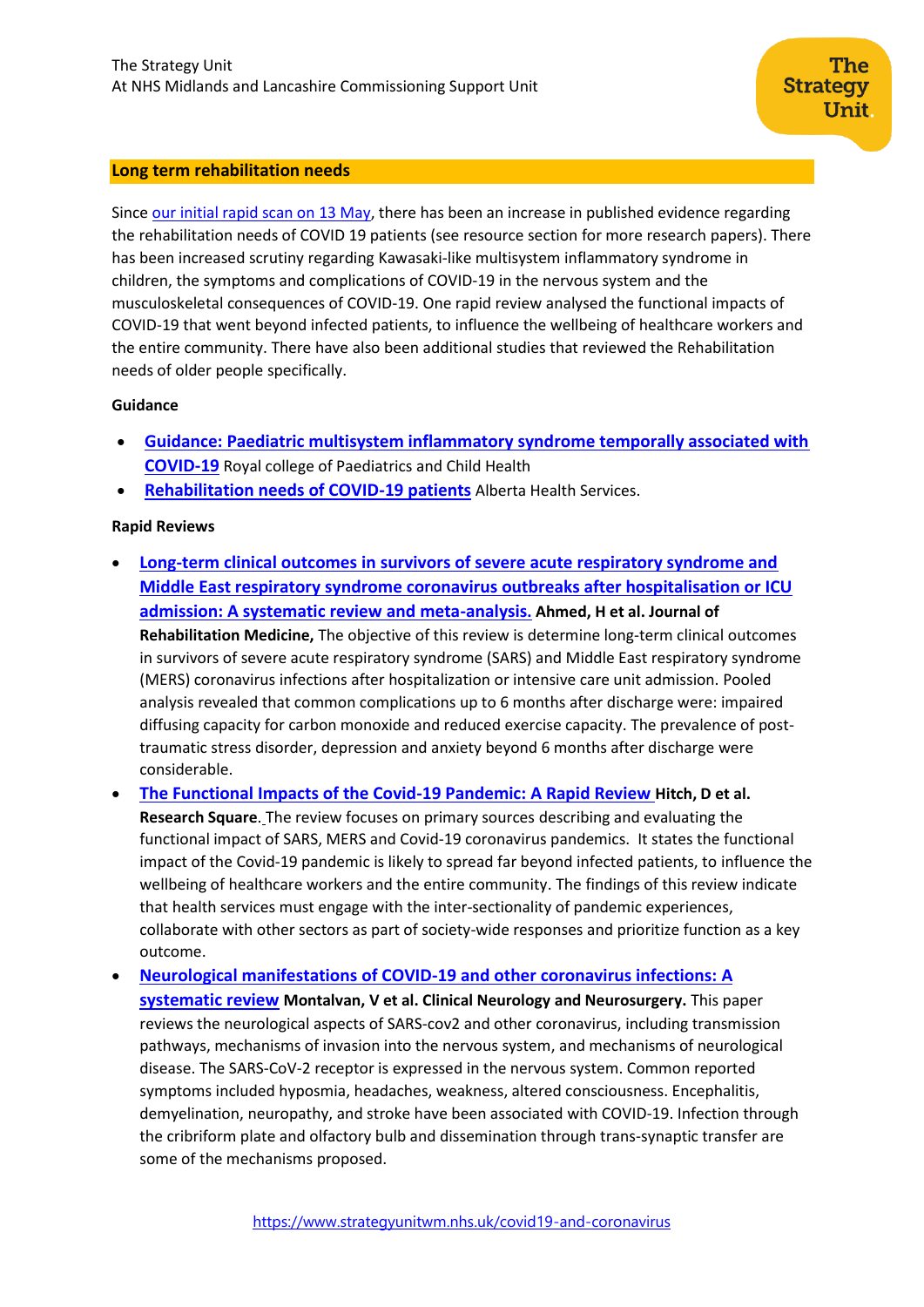• **[Severe Acute Respiratory Syndrome Coronavirus 2 \(SARS-CoV-2\) Infection in Children](https://jamanetwork.com/journals/jamapediatrics/fullarticle/2765169)  [and Adolescents: A Systematic Review](https://jamanetwork.com/journals/jamapediatrics/fullarticle/2765169) Castagnoli R et al, JAMA Pediatrics.** The review looked ta the clinical features of paediatric patients with coronavirus. In this systematic review of 18 studies with 1065 participants, most paediatric patients with SARS-CoV-2 infection presented with fever, dry cough, and fatigue or were asymptomatic. Infant presented with pneumonia, complicated by shock and kidney failure, and was successfully treated with intensive care. Most paediatric patients were hospitalized, and symptomatic children received mainly supportive care; no deaths were reported in the age range of 0 to 9 years.

# **Emerging Evidence**

- **[Neurological complications of covid-19](https://www.ajemjournal.com/article/S0735-6757(20)30364-8/pdf) Bridwell,R; Long, Brit; Gottlieb,M. American Journal of Emergency Medicine**. This brief report summarizes the neurologic complications associated with COVID-19 with an emphasis on the emergency medicine clinician. It states while pulmonary complications are profound with COVID-19 patients, the neurologic system is also significantly impacted. When caring and providing Rehab for COVID-19 patients, emergency medicine clinicians should be aware of the neurologic complications from COVID-19.
- **[The British Thoracic Society survey of rehabilitation to support recovery of the Post](https://www.medrxiv.org/content/10.1101/2020.05.07.20094151v1)  [Covid -19 population.](https://www.medrxiv.org/content/10.1101/2020.05.07.20094151v1) Singh et al, medRxiv**. The purpose of this survey was to rapidly identify the components of a post-Covid-19 rehabilitation assessment and elements of a successful rehabilitation programme that would be required to deliver a comprehensive service for those post Covid-19 to inform service delivery. There was overwhelming support for early post discharge from hospital phase of the recovery programme to advise patients about the management of fatigue (95% agreed/ strongly agreed), breathlessness (94%), and mood disturbances (including symptoms of anxiety and depression) 92%.
- **[Considerations for Postacute Rehabilitation for Survivors of COVID-19](https://pubmed.ncbi.nlm.nih.gov/32369030/) Sheehy, L JMIR Public Health Surveill. doi: 10.2196/19462.** This report explores the rehabilitation services that COVID 19 patients require within the context of sub-acute hospital delivering geriatric inpatient and outpatient rehabilitation services. The study proposes a thorough assessment and an individualized, progressive treatment plan which focuses on function, disability, and return to participation in society will help each patient to maximize their function and quality of life.
- **[The COVID-19 Rehabilitation Pandemic](https://watermark.silverchair.com/afaa118.pdf?token=AQECAHi208BE49Ooan9kkhW_Ercy7Dm3ZL_9Cf3qfKAc485ysgAAApEwggKNBgkqhkiG9w0BBwagggJ-MIICegIBADCCAnMGCSqGSIb3DQEHATAeBglghkgBZQMEAS4wEQQMPsvP0ncxEtfbBSGHAgEQgIICROkzvkPEE_K_p1MwWM8Y6jRdIrIwgQSXUQYwIoZ0g6bei9tl_tcgAueSVSfhSSaooE9MocT2QLIVgw0TRIu3hlc5Y3ZpfZqJRmBhjpyfo8W1jvYcKw1HZXxqCR-miW5_OJYgo3y35-a2XYs9XrEsUmY-dzW2egN8ktv-VAdOOt_Aqlrcza-oOqiRQXnTJsUiWSg40oJfp-2UCr-HLSW343f_bqJHwDwdZIfewL6sARa9stEnv_E5BrM1KTIMJefB-lmRSB-ZOtwo3xvfp7QwSasLRf-8fqMF3AzvZpxldRKYEnN1K8R5MMOo-tdVEwL7Y63RrEISp2Acf1S5c6ktLYwvPWUiQ49aMipmqWAMNQ5E_85rNHg5cUO6sA4ycpz7Wr_LjoLtX71XtT1ON63OOdOOfP2t9xFY3qfKzpdB3hiSwQiCgzhl45LRlsUyVOIO7shQM34kLuRLjWU7BG_z--UydHAxXRqbvIoiUFteLfMwS7XMCeQCFnOIxPxlVPniiJjAVK36iKz7rOuEkV0jkQP6zIH7BXjR6Xl2-QPIUPUsEra7sJc3UwG39Ve36-Xi67bIg2D0RAH4zYBYhjDCqvFkbEreUii8HlBvWgXe-TRkzBmPDJ_FObFiKAhZTwIJz5DsEEe2BtWxz5XsoqGrWCWViq80wnf6vpDYJtqARwv3CUy_82kekEOyhRV15X5lhrFAHk-oJhzE_nCUpbXSjWBs2CpcGHcbPCtkwPgsU-OlXCqEGsY8O4mufQxY_I2F6PbuGMk) Biase et al, Oxford Academic.** This commentary reviews the likely rehabilitation needs of older people both with and without COVID-19 and discusses how strategies to deliver effective rehabilitation at scale can be designed and implemented in a world living with COVID-19. Key messages include 1) Post COVID-19 rehabilitation will be complex and requires specialist multidisciplinary multi-agency services 2)Deconditioning and frailty as a result of self-isolation, shielding and social distancing will also require therapy services 3) Older people need access to rehabilitation services in a timely fashion that meets their personal needs and goals 4) Rehabilitation services need to prepare for a post-pandemic wave of older people in need.
- **[Flattening the disability curve: Rehabilitation and recovery after COVID-19 infection](https://csucloudservices.sharepoint.com/sites/StrategyUnit384-Covid19evidence/Shared%20Documents/Covid19%20evidence/Flattening%20the%20disability%20curve:%20Rehabilitation%20and%20recovery%20after%20COVID-19%20infection) Falvey, J. R., & Ferrante, L. E. (2020). Heart & lung: the journal of critical care***.* This paper proposes two additional strategies which could help improve disability outcomes for COVID-19 survivor 1) Increase use of tele-rehabilitation during the hospital stay 2) Consider developing rehabilitation at home models for COVID-19 survivors after discharge.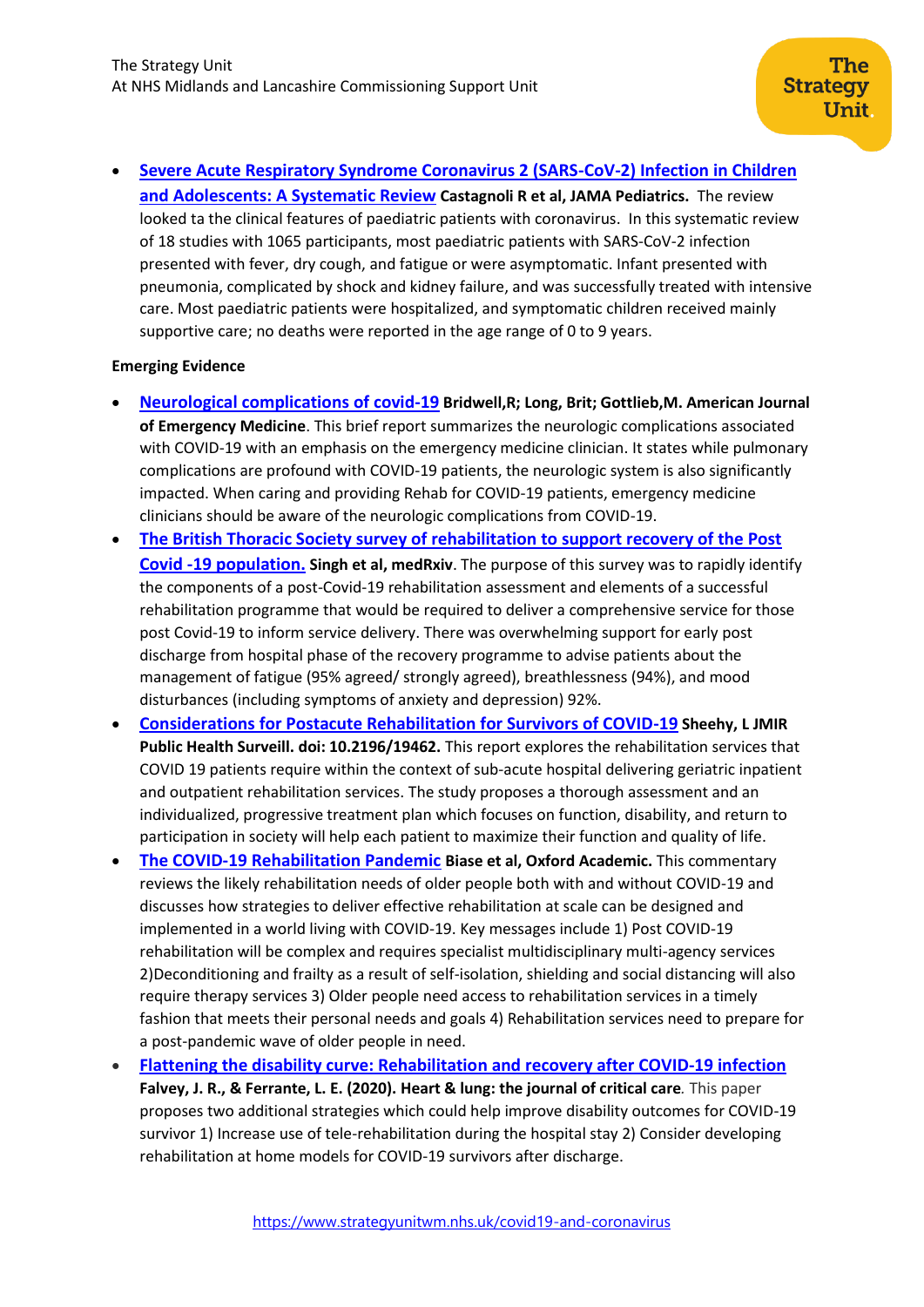- **[Rehabilitation Response in Pandemics.](https://europepmc.org/article/med/32452879) Amataya, B; [Khan](https://europepmc.org/search?query=AUTH:%22Fary%20Khan%22) F. American Journal of Physical Medicine and Rehabilitation**. This report proposes development of a 'Rehabilitation Response Plan'. The key considerations include following categories: Governance, Coordination, Communication, Evaluation, and Care-continuum. The study states this will strengthen rehabilitation, assist in the effective delivery of services, provide advocacy, and an international coordinated perspective.
- **[Musculoskeletal Consequences of COVID-19](https://journals.lww.com/jbjsjournal/Abstract/9000/Musculoskeletal_Consequences_of_COVID_19.99707.aspx) Nathaniel, D et al The Journal of Bone and Joint Surgery doi: 10.2106/JBJS.20.00847.** The purpose of this article was to summarise the known musculoskeletal pathologies in patients with SARS or COVID-19 and to combine this with computational modelling and biochemical signalling studies to predict musculoskeletal cellular targets and long-term consequences of the SARS-CoV-2 infection .It states it is appropriate to anticipate short-term and long-term musculoskeletal complications in patients with moderate and severe COVID-19 .Conservative rehabilitation programs have been shown to improve functional recovery in patients with SARS and are effective in other critical illnesses as well.
- **[Kawasaki-like disease: emerging complication during the COVID-19 pandemic](https://www.thelancet.com/journals/lancet/article/PIIS0140-6736(20)31129-6/fulltext) Viner, R M, The Lancet.** This paper reviews the emerging evidence and cases of Kawasaki-like disease across Europe. The article suggests a possible emerging inflammatory syndrome associated with COVID-19. It states it is crucial to reiterate—for parents and health-care workers alike—that children remain minimally affected by SARS-CoV-2 infection overall. It proposes that understanding this inflammatory phenomenon in children might provide vital information about immune responses to SARS-CoV-2 and possible correlates of immune protection that might have relevance both for adults and children.
- **[Kawasaki-like multisystem inflammatory syndrome in children during the covid-19](https://www.bmj.com/content/369/bmj.m2094)  [pandemic in Paris, France: prospective observational study](https://www.bmj.com/content/369/bmj.m2094) Toubiana, J et al. BMJ 2020; 369.** The objective of the prospective observational study was to describe the characteristics of children and adolescents affected by an outbreak of outbreak of Kawasaki-like multisystem inflammatory syndrome and to evaluate a potential temporal association with severe acute respiratory syndrome coronavirus 2 (SARS-CoV-2) infection. Results showed the ongoing outbreak of Kawasaki-like multisystem inflammatory syndrome among children and adolescents in the Paris area might be related to SARS-CoV-2. In this study an unusually high proportion of the affected children and adolescents had gastrointestinal symptoms, Kawasaki disease shock syndrome, and were of African ancestry.
- **[Hyperinflammatory shock in children during COVID-19 pandemic](https://www.ncbi.nlm.nih.gov/pmc/articles/PMC7204765/) Riphagen S et al, Lancet**. This paper provides description of the children who have presented at South Thames Retrieval Service in London, UK with hyperinflammatory shock, showing features similar to atypical Kawasaki disease. Clinical presentations were similar, with unrelenting fever (38–40°C), variable rash, conjunctivitis, peripheral oedema, and generalised extremity pain with significant gastrointestinal symptoms.

## **Useful resources**

- **[Building a model of support for reducing trauma after COVID-19.](https://www.knowledgeshare.nhs.uk/index.php?PageID=resource_edit&ResourceID=81456)** Marcelline F. (02/06/20)
- **[Effect of Physio and other treatments on COVID-19 patients.](https://www.knowledgeshare.nhs.uk/index.php?PageID=resource_edit&ResourceID=81011)** Collins P (28/05/20)
- **[Long term effects of COVID-19 \(27/5/2020\)](https://covid19ks.zendesk.com/hc/en-gb/articles/360009319558-2020-05-27-Long-term-effects-of-COVID-19)**. NHS Borders Library Service. (28/05/20)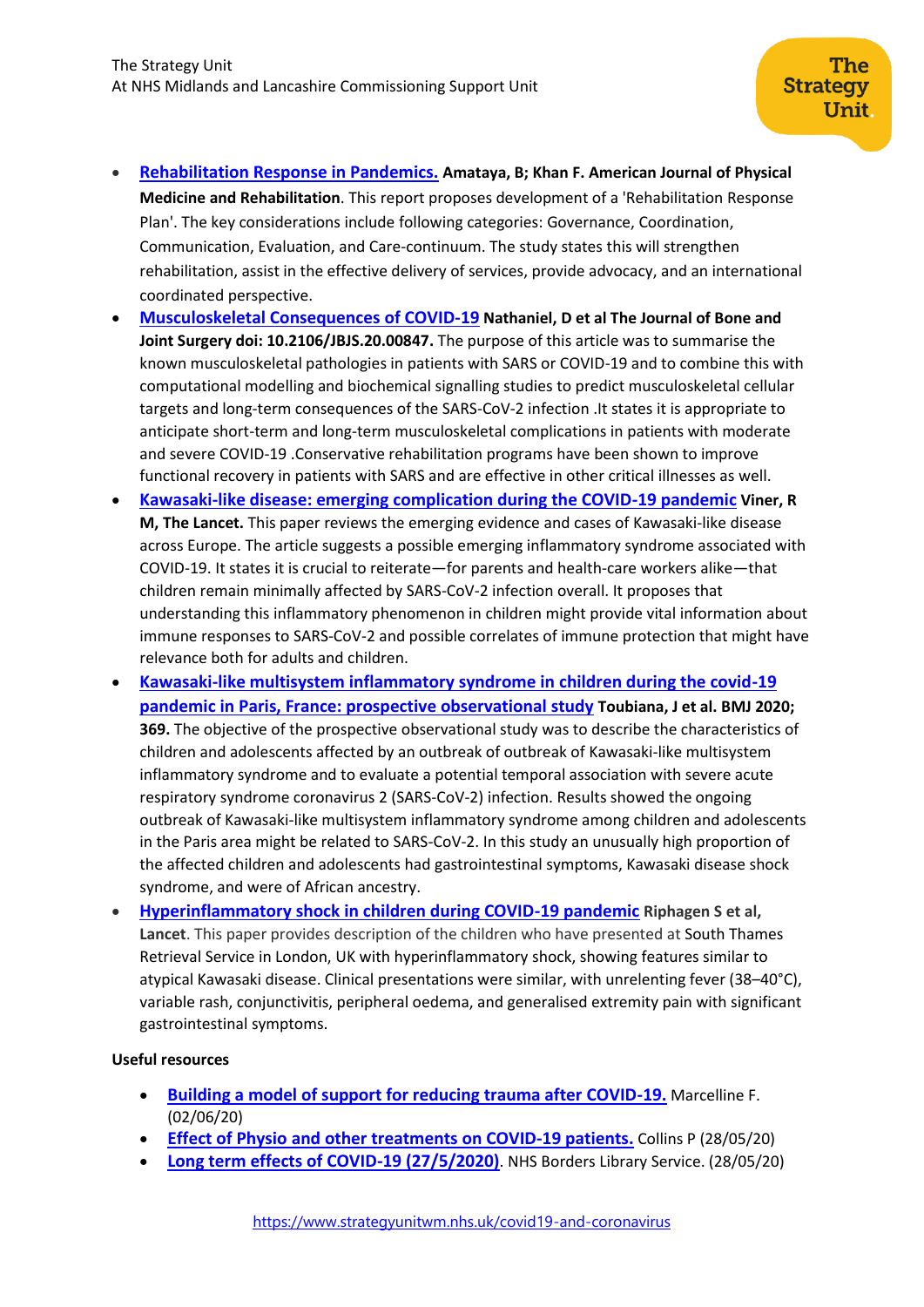## <span id="page-9-0"></span>**Screening and testing**

Since [our initial rapid scan on 20 May,](https://www.strategyunitwm.nhs.uk/sites/default/files/2020-05/20200521%20Evidence%20rapid%20scan%204%20-%20screening%20and%20testing%20strategies.pdf) there has been more evidence emerging on contact tracing including ethical implications and the use of technology. There is also evidence emerging on testing asymptomatic patients and population groups to limit spread, including implications for continuity of care (e.g. testing prior to procedures) and the potential impact on health inequalities. There are some studies emerging on seroprevalence but the implications are still unclear.

#### **Commentary from the collaborative**

- **[Contact tracing app threatens to exacerbate unequal risk of COVID-19](https://www.health.org.uk/news-and-comment/news/contact-tracing-app-threatens-to-exacerbate-unequal-risk-of-covid-19)**. Health Foundation (3/6/20)
- **[Three tests for the COVID-19 contact tracing app](https://www.health.org.uk/news-and-comment/blogs/three-tests-for-the-covid-19-contact-tracing-app)**. Steventon, A Health Foundation. (29/5/20).

#### **Guidance**

- **[Ethical considerations to guide the use of digital proximity tracking technologies for](https://www.who.int/publications-detail/WHO-2019-nCoV-Ethics_Contact_tracing_apps-2020.1)  [COVID-19 contact tracing](https://www.who.int/publications-detail/WHO-2019-nCoV-Ethics_Contact_tracing_apps-2020.1)** – WHO guidance (28 May 2020)
- **[Contact tracing for COVID-19: current evidence, options for scale-up and an](https://www.ecdc.europa.eu/en/publications-data/contact-tracing-covid-19-evidence-scale-up-assessment-resources)  [assessment of resources needed](https://www.ecdc.europa.eu/en/publications-data/contact-tracing-covid-19-evidence-scale-up-assessment-resources)** European Centre for Disease Prevention and Control (5 May 2020)
- **[NHS test and trace: how it works](https://www.gov.uk/guidance/nhs-test-and-trace-how-it-works)** Department of Health and Social Care (27 May 2020)
- **[NHS test and trace: workplace guidance](https://www.gov.uk/guidance/nhs-test-and-trace-workplace-guidance)** Department of Health and Social Care (27 May 2020)

#### **Rapid Reviews**

• **[Are there populations of asymptomatic individuals \(e.g., population sampling;](https://www.albertahealthservices.ca/assets/info/ppih/if-ppih-covid-19-sag-priority-groups-for-asymptomatic-testing-rapid-review.pdf)  [congregate living including LTC, vulnerable populations; patients being hospitalized,](https://www.albertahealthservices.ca/assets/info/ppih/if-ppih-covid-19-sag-priority-groups-for-asymptomatic-testing-rapid-review.pdf)  [those associated with outbreaks, HCWs\) that should be considered priority for](https://www.albertahealthservices.ca/assets/info/ppih/if-ppih-covid-19-sag-priority-groups-for-asymptomatic-testing-rapid-review.pdf)  [screening for COVID 19 infection \(with RTPCR\), with the goal of surveillance and](https://www.albertahealthservices.ca/assets/info/ppih/if-ppih-covid-19-sag-priority-groups-for-asymptomatic-testing-rapid-review.pdf)  [preventing spread within these populations?](https://www.albertahealthservices.ca/assets/info/ppih/if-ppih-covid-19-sag-priority-groups-for-asymptomatic-testing-rapid-review.pdf) Alberta Health Services, COVID-19 Scientific Advisory Group (1/5/20)** There is limited evidence on best practice, however there is evidence to suggest testing asymptomatic people can be critical to outbreak control. Early evidence suggests focusing on higher risk populations.

#### **Emerging evidence**

- **[Lessons from a rapid systematic review of early SARS-CoV-2 serosurveys](https://www.medrxiv.org/content/10.1101/2020.05.10.20097451v1) Bobrovitz N et al. MedRXiv preprint.** A rapid systematic review of cross-sectional and cohort studies reporting seroprevalence outcomes for SARS-CoV 2. We included completed, ongoing, and proposed serosurveys.
- **[Drive-through testing in COVID-19: experience from NHS Lothian](https://www.rcpjournals.org/content/clinmedicine/20/3/290)**. **Hill et al, Clinical Medicine, May 2020, DOI: https://doi.org/10.7861/clinmed.2020-0160**. A description of coronavirus testing used for testing of possible cases in the contain phase of UK response and now being used for healthcare worker testing.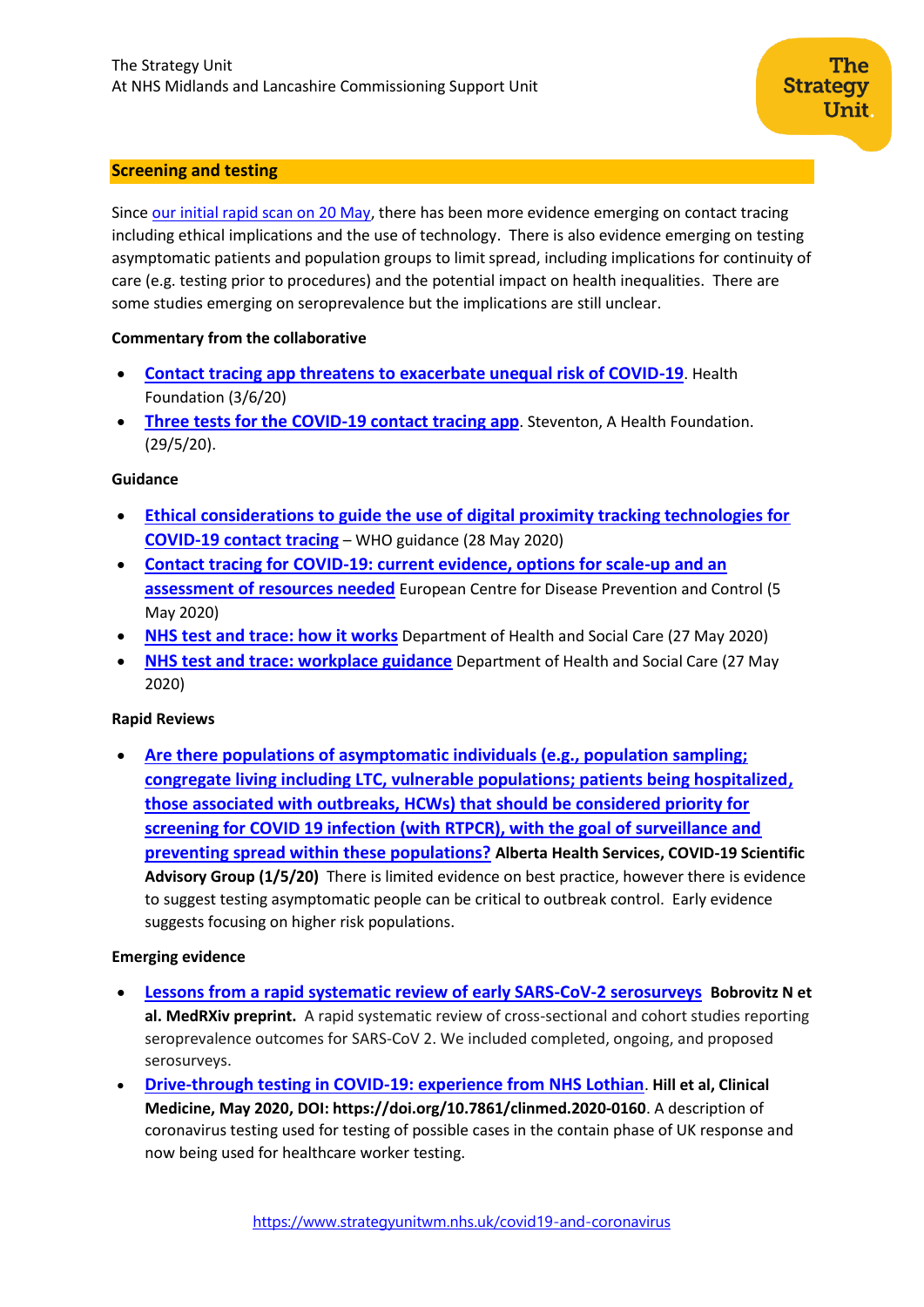- **[Interrupting transmission of COVID-19: lessons from containment efforts in](https://pubmed.ncbi.nlm.nih.gov/32167146/)  [Singapore](https://pubmed.ncbi.nlm.nih.gov/32167146/). Lee et al. J Travel Med (18/5/20), 27(3), doi: 10.1093/jtm/taaa039**. A brief report describing the combination of measures taken by Singapore to contain COVID-19 and share some early lessons learnt from the experience.
- **[Testing of Patients and Support Persons for Coronavirus Disease 2019 \(COVID-19\)](https://journals.lww.com/greenjournal/Abstract/9000/Testing_of_Patients_and_Support_Persons_for.97342.aspx)  [Infection Before Scheduled Deliveries](https://journals.lww.com/greenjournal/Abstract/9000/Testing_of_Patients_and_Support_Persons_for.97342.aspx). Bianco et al (19/5/20). Obstetrics and Gynecology, doi: 10.1097/AOG.0000000000003985**. An evaluation of universal testing in an obstetric population presenting for scheduled deliveries and assessment of the utility of a screening tool in predicting testing results.
- **[Determining the optimal strategy for reopening schools, work](https://www.medrxiv.org/content/10.1101/2020.06.01.20100461v1.full.pdf) and society in the UK: [balancing earlier opening and the impact of test and trace strategies with the risk of](https://www.medrxiv.org/content/10.1101/2020.06.01.20100461v1.full.pdf)  [occurrence of a secondary COVID-19 pandemic wave](https://www.medrxiv.org/content/10.1101/2020.06.01.20100461v1.full.pdf). Panovska-Griffiths et al (1/6/20). MedRxiv preprint**. The analysis found that with increased levels of testing of people (between 25% and 72% of symptomatic people tested at some point during an active COVID-19 infection depending on scenarios) and effective contact-tracing and isolation for infected individuals, an epidemic rebound may be prevented across all reopening scenarios, with the effective reproduction number (R) remaining below one and the cumulative number of new infections and deaths significantly lower than they would be if testing did not increase.
- **[Screening of healthcare workers for SARS-CoV-2 highlights the role of asymptomatic](https://www.medrxiv.org/content/10.1101/2020.05.09.20082909v1)  [carriage in COVID-19 transmission](https://www.medrxiv.org/content/10.1101/2020.05.09.20082909v1) (preprint 15/5/20) Rivett et al, MedRXiv**. Over a 3-week period (April 2020), 1,032 asymptomatic HCWs were screened for SARS-CoV-2 in a large UK teaching hospital. Symptomatic staff and symptomatic household contacts were additionally tested. The data demonstrates the utility of comprehensive screening of HCWs with minimal or no symptoms.
- **[Impact of virus testing on COVID-19 case fatality rate: estimate using a fixed-effects](https://www.medrxiv.org/content/10.1101/2020.04.26.20080531v1.full.pdf)  [model](https://www.medrxiv.org/content/10.1101/2020.04.26.20080531v1.full.pdf) Terriau et al (preprint 1/5/20) MedRXiv.** The increase of one percentage point in the test rate is associated with a decrease of 0.001 percentage point in the death rate. In other words, for each additional 1000 tests, one person would have remained alive.
- **[Intensive COVID-19 testing associated with reduced mortality -](https://www.medrxiv.org/content/10.1101/2020.05.28.20115691v1) an ecological analysis [of 108 countries](https://www.medrxiv.org/content/10.1101/2020.05.28.20115691v1), Kenyon, C (preprint 30/5/20), MedRXiv.** Linear regression was used to assess the country-level association between COVID 19 attributable mortality per 100 000 inhabitants (mortality/capita) and COVID-19 tests/capita (number of tests/100 000 inhabitants) controlling for the cumulative number of COVID-19 infections/100 000 inhabitants (cases/capita), the age of the epidemic (number of days between first case reported and 8 April), national health expenditure per capita and WHO world region.
- (Literature search results) **[What are best practices for contact tracing for COVID-19,](https://extranet.who.int/goarn/node/139763)  [SARS, MERS, and influenza?](https://extranet.who.int/goarn/node/139763) World Health Organisation- Medical Library Association.**

# **Commentaries**

- **[What policy makers need to know about COVID-19 protective immunity](https://www.thelancet.com/pdfs/journals/lancet/PIIS0140-6736(20)30985-5.pdf).** Altmann et al, The Lancet, 395, 1527-9.
- **[COVID-19 immunity passports and vaccination certificates: scientific, equitable, and](https://www.thelancet.com/pdfs/journals/lancet/PIIS0140-6736(20)31034-5.pdf)  [legal challenges](https://www.thelancet.com/pdfs/journals/lancet/PIIS0140-6736(20)31034-5.pdf).** Phelan, A, The Lancet, 395, 1595-7.